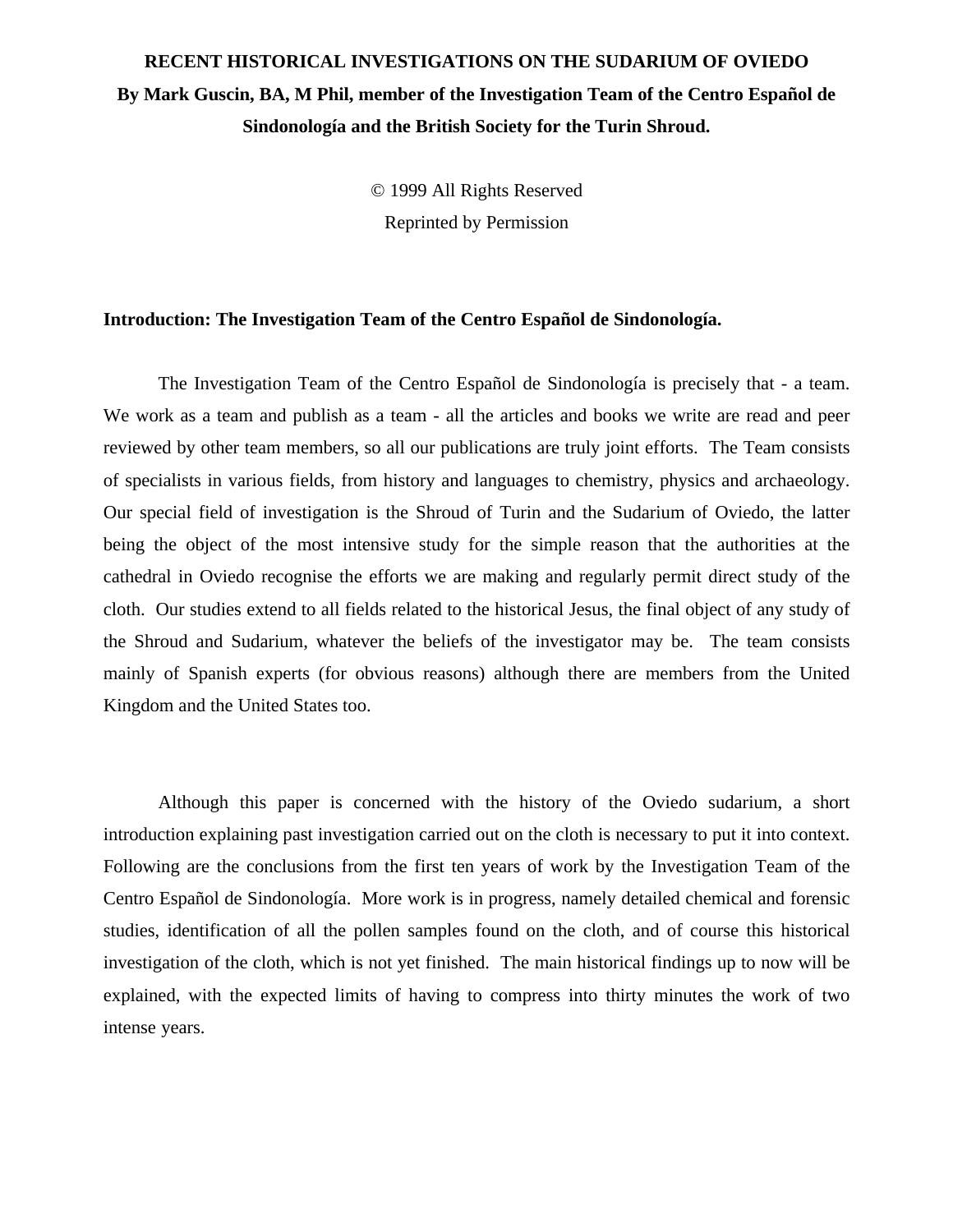#### **Summary of the First Ten Years of Investigation on the Oviedo Sudarium**

1. The Sudarium of Oviedo is a relic, which has been venerated in the cathedral of Oviedo for a very long time. It contains stains formed by human blood of the group AB.

2. The cloth is dirty, creased, torn and burnt in parts, stained and highly contaminated. It does not, however, show signs of fraudulent manipulation.

3. It seems to be a funeral cloth that was probably placed over the head of the corpse of an adult male of normal constitution.

4. The man whose face the Sudarium covered had a beard, moustache and long hair, tied up at the nape of his neck into a ponytail.

5. The man's mouth was closed, his nose was squashed and forced to the right by the pressure of holding the cloth to his face. Both these anatomical elements have been clearly identified on the sudarium of Oviedo.

6. The man was dead. The mechanism that formed the stains is incompatible with any kind of breathing movement.

7. At the bottom of the back of his head, there is a series of wounds produced in life by some sharp objects. These wounds had bled about an hour before the cloth was placed on top of them.

8. Just about the entire head, shoulders and at least part of the back of the man were covered in blood before being covered by this cloth. This is known because it is impossible to reproduce the stains in the hair, on the forehead and on top of the head with blood from a corpse. It can therefore be stated that the man was wounded before death with something that made his scalp bleed and produced wounds on his neck, shoulders and upper part of the back.

9. The man suffered a pulmonary oedema as a consequence of the terminal process. The main stains are one part blood and six parts fluid from the pulmonary oedema.

10. The cloth was placed over the head starting from the back, held to the hair by sharp objects.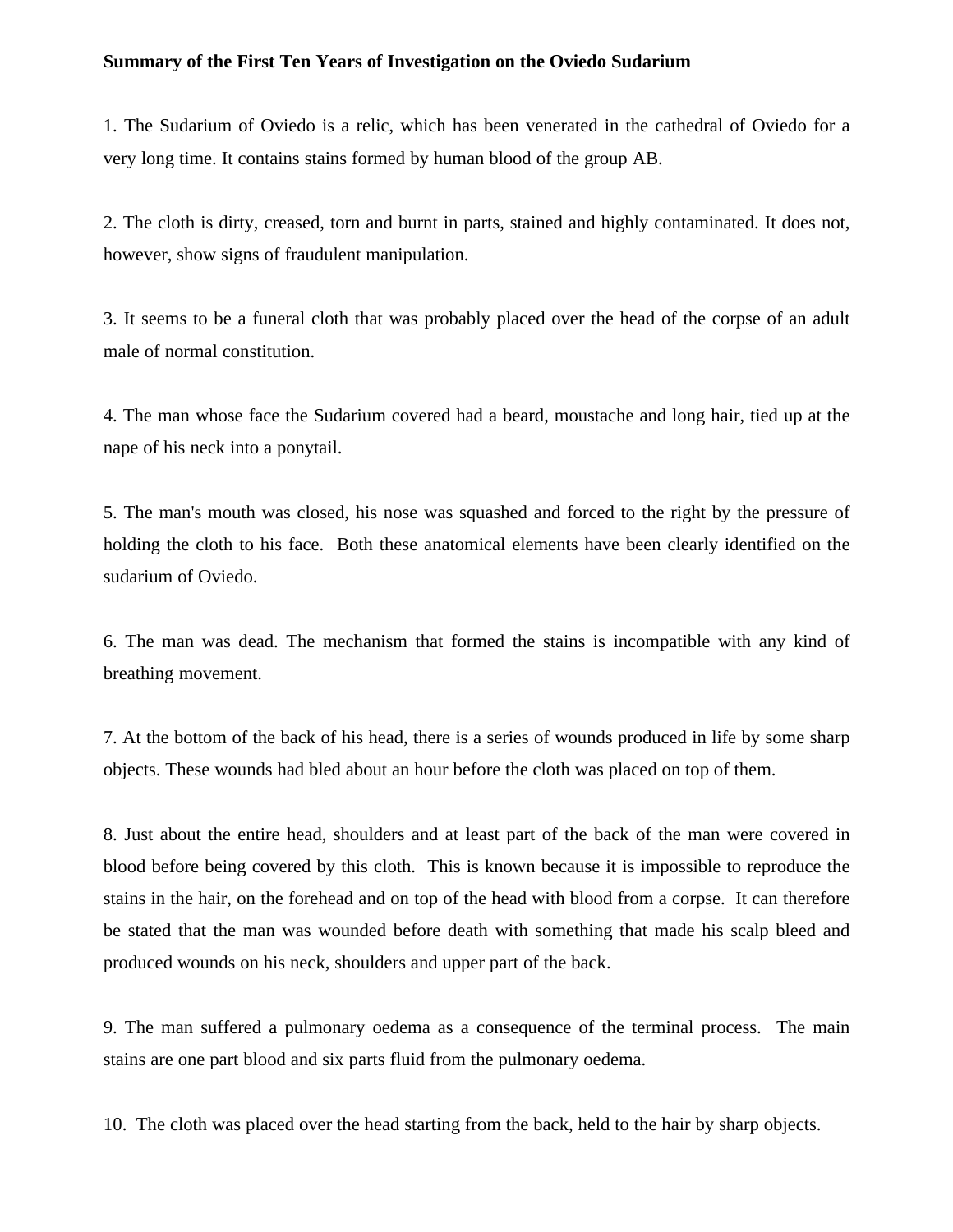From there it went round the left side of the head to the right cheek, where, for apparently unknown reasons it was folded over on itself, ending up folded like an accordion at the left cheek. It is possible that the cloth was placed like this because the head formed an obstacle and so it was folded over on itself. On placing the cloth in this position, two stained areas can be anatomically observed - one over the "ponytail" and the other over the top of the back.

Once the man had died, the corpse stayed in a vertical position for around one hour, and the right arm was raised with the head bent 70 degrees forwards and 20 degrees to the right. How can this be reasonably thought of as a "vertical position"? If the man of the Oviedo Sudarium was hanging by the right arm only, then the rest of the body, especially the head, would be relatively far from this arm, hanging to the left. This position is incompatible with that of the head that the cloth wrapped. It is therefore easy to deduce that the body was hanging by both arms. But if the body was hanging like this, without support for the feet, the man would have died in 15 or 20 minutes, and there would not have been enough time to generate the amount of liquid necessary to form the stains visible on the cloth. If the body were hanging with both arms above the head, then the head would have been leaning forwards and not to the right. So the only position compatible with the formation of the stains on the Oviedo cloth is both arms outstretched above the head and the feet in such a position as to make breathing very difficult, i.e. a position totally compatible with crucifixion. We can say that the man was wounded first (blood on the head, shoulders and back) and then "crucified". $<sup>1</sup>$ </sup>

11. The body was then placed on the ground on its right side, with the arms in the same position, and the head still bent 20 degrees to the right, and at 115 degrees from the vertical position. The forehead was placed on a hard surface, and the body was left in this position for approximately one more hour.

12. The body was then moved, while somebody's left hand in various positions tried to stem the flow of liquid from the nose and mouth, pressing strongly against them. This movement could have taken about five minutes. The cloth was folded over itself all this time. The cloth was then straightened out and wrapped all round the head, like a hood, held on again by sharp objects. This allowed part of the cloth, folded like a cone, to fall over the back. With the head thus covered, the corpse was held up (partly) by a left fist. The cloth was then moved sideways over the face in this position.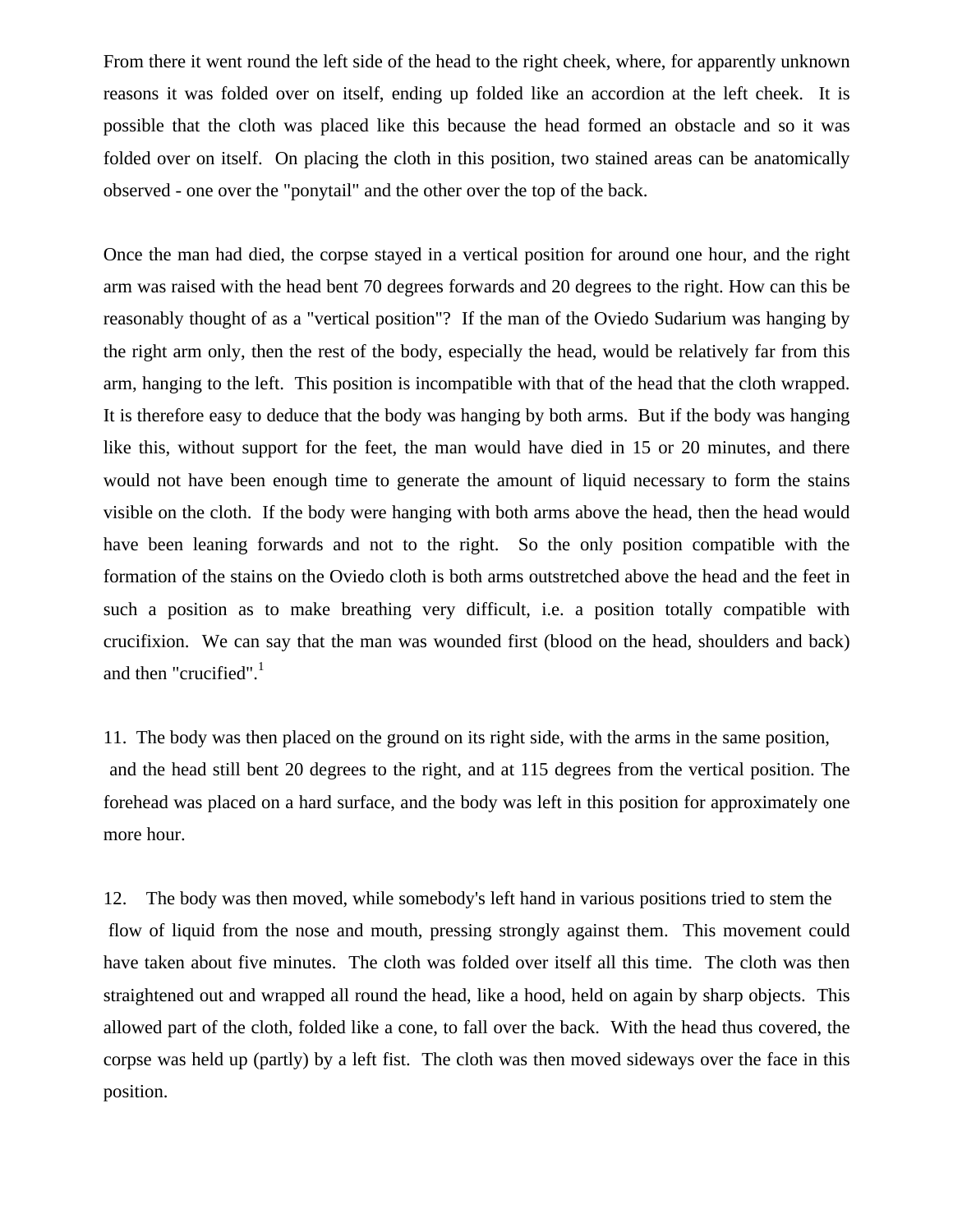Thus, once the obstacle (which could have been the hair matted with blood or the head bent towards the right) had been removed, the cloth covered the entire head and the corpse was moved for the last time, face down on a closed left fist. This movement produced the large triangular stain, on whose surface the finger shaped stains can be seen. Like the previous movement, this one could have taken five minutes at most.

13. Finally, on reaching the destination, the body was placed face up and for unknown reasons, the cloth was taken off the head. Possibly myrrh and aloes were then sprinkled over the cloth.

There are many points of coincidence between all these points and the Shroud of Turin - the blood group, the way the corpse was tortured and died, and the macroscopic overlay of the stains on each cloth. This is especially notable in that the blood on the sudarium shed in life, as opposed to post mortem, corresponds exactly in blood group, blood type and surface area to those stains on the Shroud on the nape of the neck. If it is clear that the two cloths must have covered the same corpse, and this conclusion is inevitable from all the studies carried out up to date, and if the history of the sudarium can be trustworthily extended back beyond the fourteenth century, which is often referred to as the Shroud's first documented historical appearance, then this would take the Shroud back to at least the earliest dates of the sudarium's known history. The ark of relics and the sudarium have without any doubt at all been in Spain since the beginning of the seventh century, and the history recorded in various manuscripts from various times and geographical areas take it all the way back to Jerusalem in the first century. The importance of this for Shroud history cannot be overstressed. I will now summarise the sudarium's history as I have found it expressed in the above mentioned manuscripts.

## **THE HISTORY OF THE OVIEDO SUDARIUM.**

## **1. The Gospels.**

 $\overline{a}$ 

Only John's gospel uses the Greek term το σουδαριον in relation to the burial of Jesus. The Greek word is actually a loan word from the Latin *sudarium*, which is a very difficult word to translate into English. The various versions of the Bible have used such terms as "napkin", "face cloth" and just "cloth". None of these words accurately portrays to a twentieth century mind exactly what the Latin word did to a first century mind. A study of the word in classical sources (Catullus, Petronius, Suetonius, and Martial) gives the idea of a cloth somewhat larger than a modern handkerchief, that could be put to various uses. It was normally carried round the neck or

 $1$  We have not observed any sign of how the man was fastened to the cross.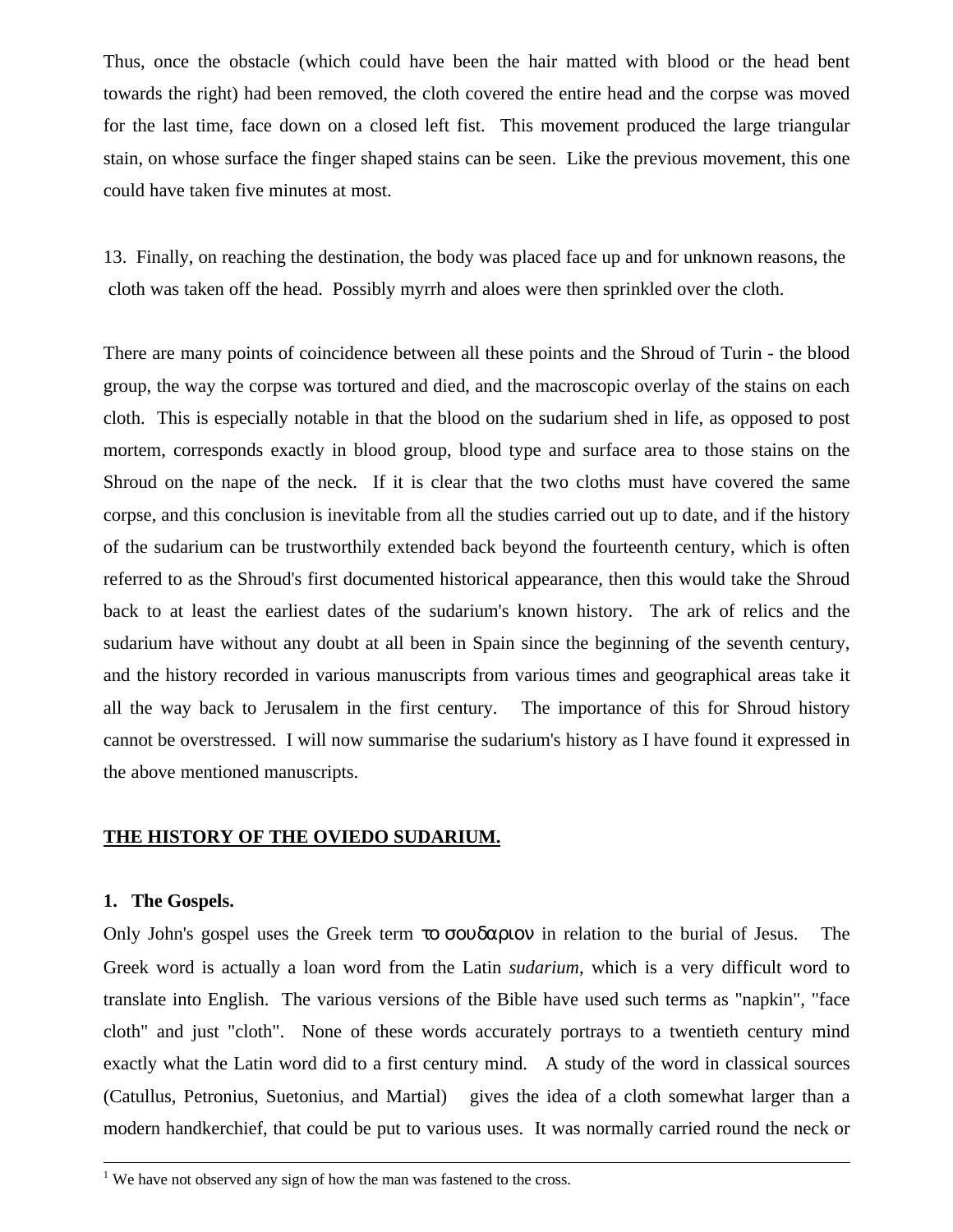tied to the wrist, and its etymology, closely linked to the Latin *sudor* (sweat), strongly suggests it was used to wipe sweat from and clean the face in general. The difficulty of finding an exact equivalent in other languages is shown by the fact that the Latin word was transliterated into Greek, Hebrew and Aramaic.

John does not state that the sudarium was used as a burial cloth, but rather that it had been over Jesus' head before the burial. This fits in with what has been discovered from the Oviedo cloth, as does the fact that it was found separate from the other linen cloth (or cloths) in the tomb. John uses the term  $\tau\alpha$  οθονια (ta othonia) for the other linen cloths - this must have been the Shroud or included the Shroud, as Luke uses othonia and sindon as synonyms. Despite many attempts to suggest different meanings for John's text, to the effect that the sudarium was not actually separate from the other cloth, John says it was three times - "not with the other cloths", "separately" and "in a place by itself" - this is clearly what he wanted us to understand. This too fits in with what has been discovered from the Oviedo cloth, which had been over Jesus' face and head, and must have been discarded before the body was wrapped in the Shroud, otherwise it would have been between the face and Shroud when the image was formed on the latter.

 Having established what the sudarium was and how it was used, we shall now pass on to its history as expressed in the various manuscripts. In order to understand these, a short introduction to Spanish history from the transformation of the Roman empire in the West to the Muslim invasion of the peninsula is now called for.

#### **2. Background to Spanish History of the Period.**

At the beginning of the fifth century, Roman Spain was invaded by the Suevi, the Vandals and the Alans. The Alans disappeared without trace soon after, the Suevi established themselves in Galicia, (NW Spain) and the Vandals in the south, from where they crossed over into North Africa in 430. Very different was the case of the Visigoths, who settled in the Iberian peninsula legally a few years later - this was not an invasion, but payment with land in return for military service. From the beginning of the sixth century Spain was the main home of the Visigoths. At least theoretically, the Goths were a separate nation from the native Roman Spanish. Perhaps the strongest difference between the two peoples was religion  $-$  the Goths were Arians<sup>2</sup> while the native population was Catholic.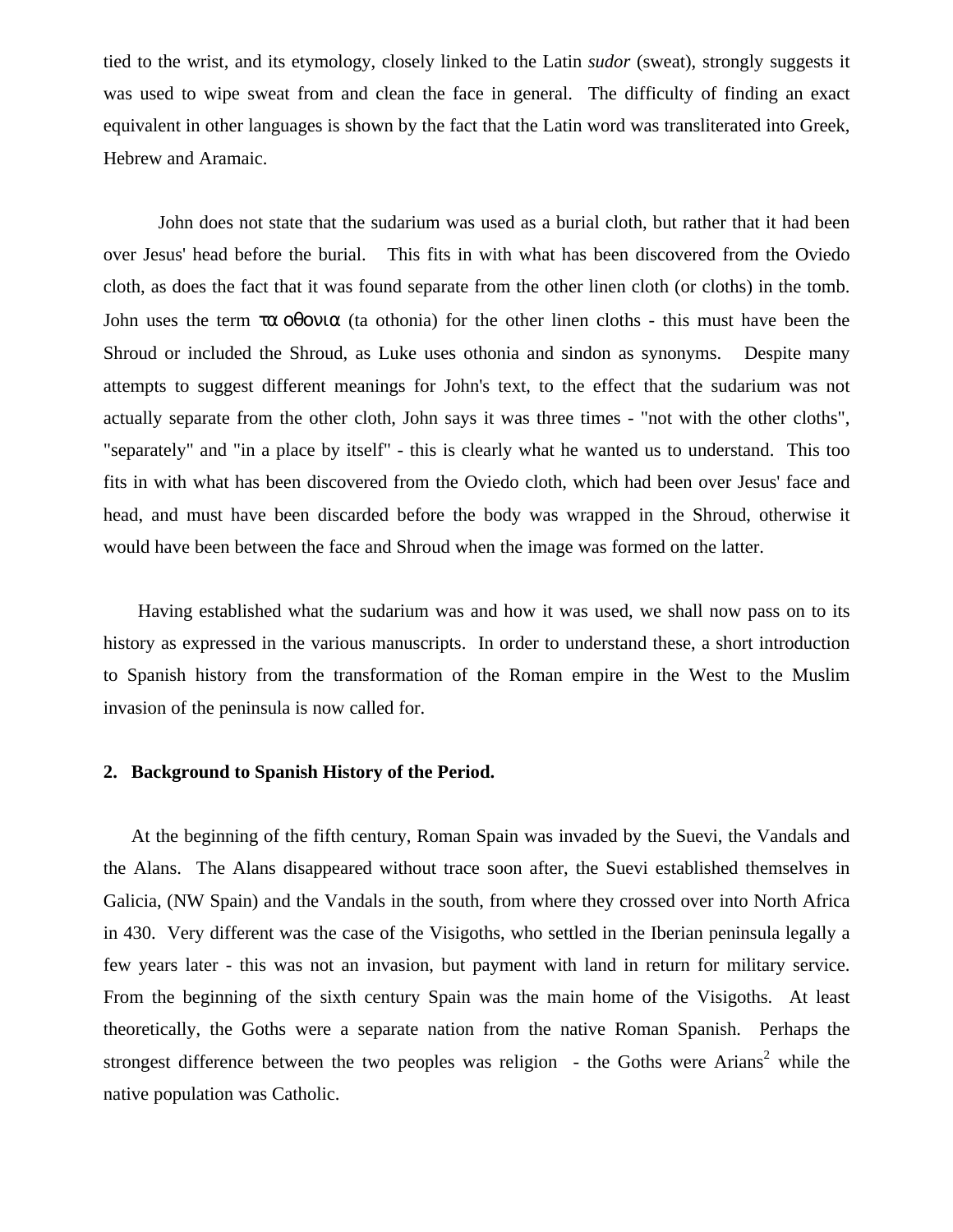The first Visigothic capital of Spain was Tolosa. From there the Vandals were defeated and the Suevi were cornered in Galicia. Toledo became the capital in 507, and remained so until the end of the Visigothic kingdom in 711. In 589, the Arian king Recaredo declared that the official religion of Spain was to be Catholicism. After all, the majority of his subjects already professed this religion. The regular councils held in Toledo set the scene for the religious change, and also for the relationship between church and state. The proceedings from these councils are one of the most important sources for the history of Visigothic Spain.

The seventh century saw the appearance of Spain's greatest ecclesiastical figures - Leandro died right at the beginning of the century, but his brother Isidoro of Seville, Braulio of Zaragoza, Eugenius and Ildefonso of Toledo all left the mark of their great intellect on the Gothic kingdom in the peninsula.

The Visigothic kings nominally ruled over the whole peninsula, but the internal weaknesses, expressed by the frequent rebellions of subject peoples and the great efforts to suppress them, were made evident in 711 when the Arabs invaded Spain. The last Gothic king, Rodrigo, was utterly defeated by the invader Tariq, who encountered virtually no opposition in his advance. Spain was almost immediately conquered by the Muslims.

The Muslims advanced right up to the northern limits of the country, and suffered no reverse until the battle of Covadonga in Asturias, which took place some time between 718 and 722 under the military leader Pelayo. The figure of Pelayo is surrounded by legend, although there is no doubt he existed and started the resistance in the north of the peninsula. A small Christian kingdom was formed in Asturias, with Pelayo as its first leader or king. Oviedo was Alfonso II's capital, although as the kingdom expanded, the capital was moved south to León.

With this historical situation in mind, we can now proceed to the first and probably the most important witness for the history of the sudarium and the large wooden box, or ark, that it travelled in. This is Oviedo's bishop Pelayo (the namesake of the first Asturian leader), who occupied the see from c.1101 to 1129, resigned for unknown reasons, and served two more years as bishop in the 1140's. Pelayo's most famous work is the Book of Testaments (where "testament" means donation), a collection of documents recording all the donations made to the cathedral church of San Salvador in Oviedo.

 $2^2$  Arianism held that although the Son was divine and existed before all other things, he had not existed eternally.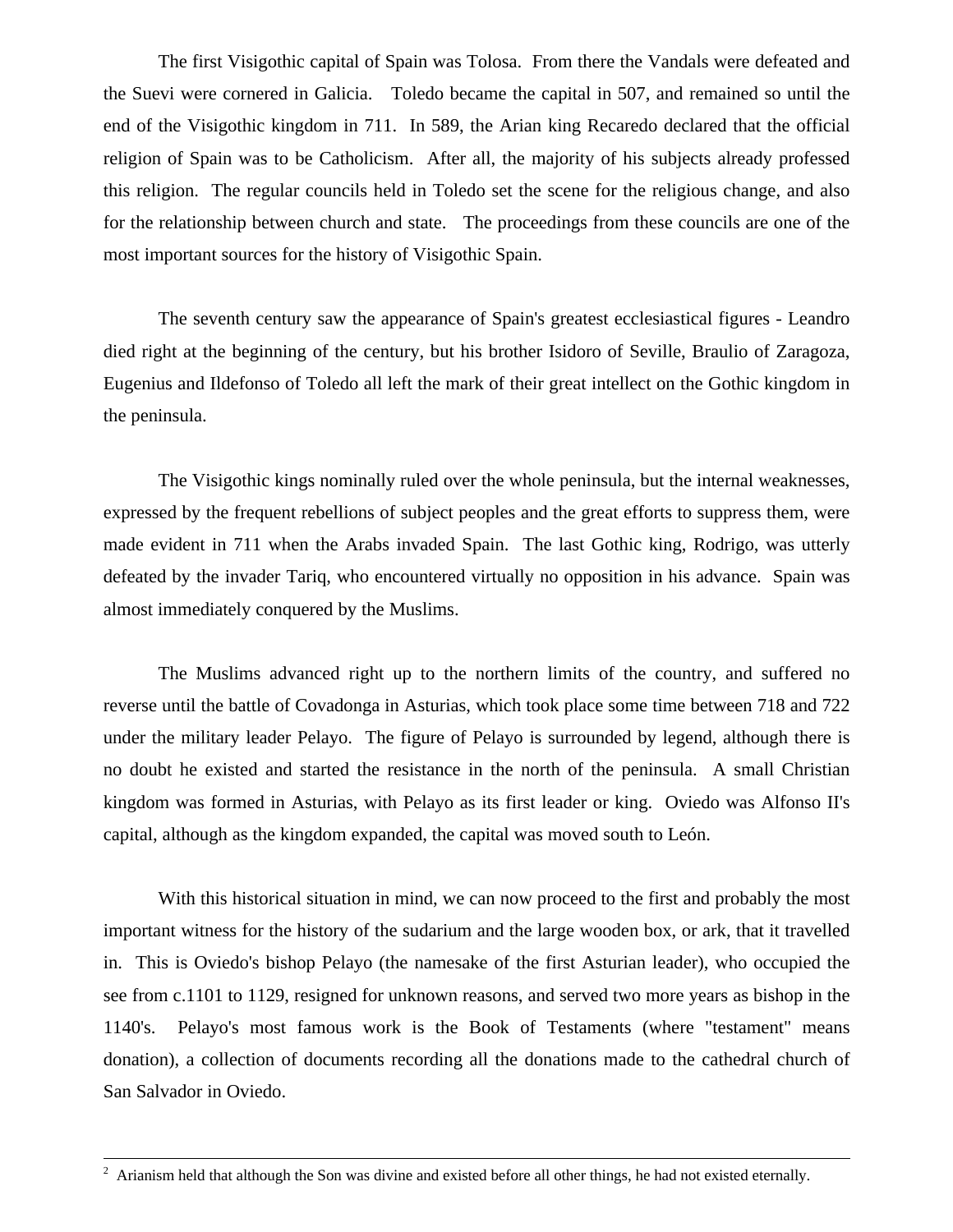#### **3. Pelayo of Oviedo.**

The first document recorded by Pelayo is the history of the ark followed by a list of the relics contained in it. The relevant paragraphs read as follows:

When the emperor Phocas came to power in the Roman empire, the Persians, tired of bearing the Roman yoke, started a fierce war against this same republic. The power of Rome, shaken by the great burden of this war inflicted by the Persian leaders, was finally and cruelly defeated. As the Persians were victorious, the Romans stopped considering some of the provinces according to Roman law, among them the one that Pompey the Great had defeated and conquered many years before, namely Jerusalem. When Phocas died, Heraclius became emperor. In the sixth year of his reign, the Slavs annexed Greece from the Romans, and the Persians took Syria and Egypt from the Slavs. While Heraclius was emperor, the ruler in Spain was Sisebutus, king of the Goths. He was an expert in war, and he too conquered some cities from the same Roman army. As he was also a perfect Catholic, he made the Jews who were in his kingdom convert to faith in Christ. So, when the above-mentioned Heraclius was in power in the Roman world, and when the most glorious Sisebutus was wearing the royal crown in Spain, the ark, that had been made in Jerusalem by the disciples of the apostles, and in whose presence the eminent see of Oviedo now boasts, was brought with various relics of saints by men devoted to the divine faith. On account of the excessive pagan invasions and especially because of the devastation wrought by Chosroes in the temple of the Lord, a wise decision was taken and the ark was moved first to Africa by Philip, presbyter of Jerusalem and companion of the presbyter Jerome. It was then taken to Toledo by Fulgentius, the bishop of the African church of Rusp. It resided in this metropolitan city with the greatest veneration of the faithful when the most holy doctor Ildefonso was in his prime. The ark remained there from the time of the most excellent king Sisebutus through various royal successions of Spain, up to the death of king Rodrigo, when it was taken to Oviedo. The ark at this time resided in tents, just like the ark of the covenant before the temple was built, up till the reign of Alfonso the younger, also called the Chaste. In the third year of his reign, an army of Arabs invaded Asturias under their general himself, named Mokeit. Alfonso cut off their van and defeated them in the place called Lodos. Seventy thousand Arabs were slaughtered, while the rest fled. King Alfonso, decorated with the flower of numerous virtues, foreign to all evil, was the first to make Oviedo the capital of the kingdom. In his wise thought he concluded that it was an act of divine piety that the above-mentioned ark should be within the borders of his kingdom, and he decided, like a second Solomon, to build a temple for the holy ark to rest in, as it had lacked a definite resting place up to then. And so, with elegant style, he had a church built in Oviedo, which as we have said, was the capital of his kingdom. It was devoted to Jesus Christ our Saviour and Redeemer. Since that time it has been called simply the Holy Saviour.

#### **A Critical Analysis of Pelayo's account.**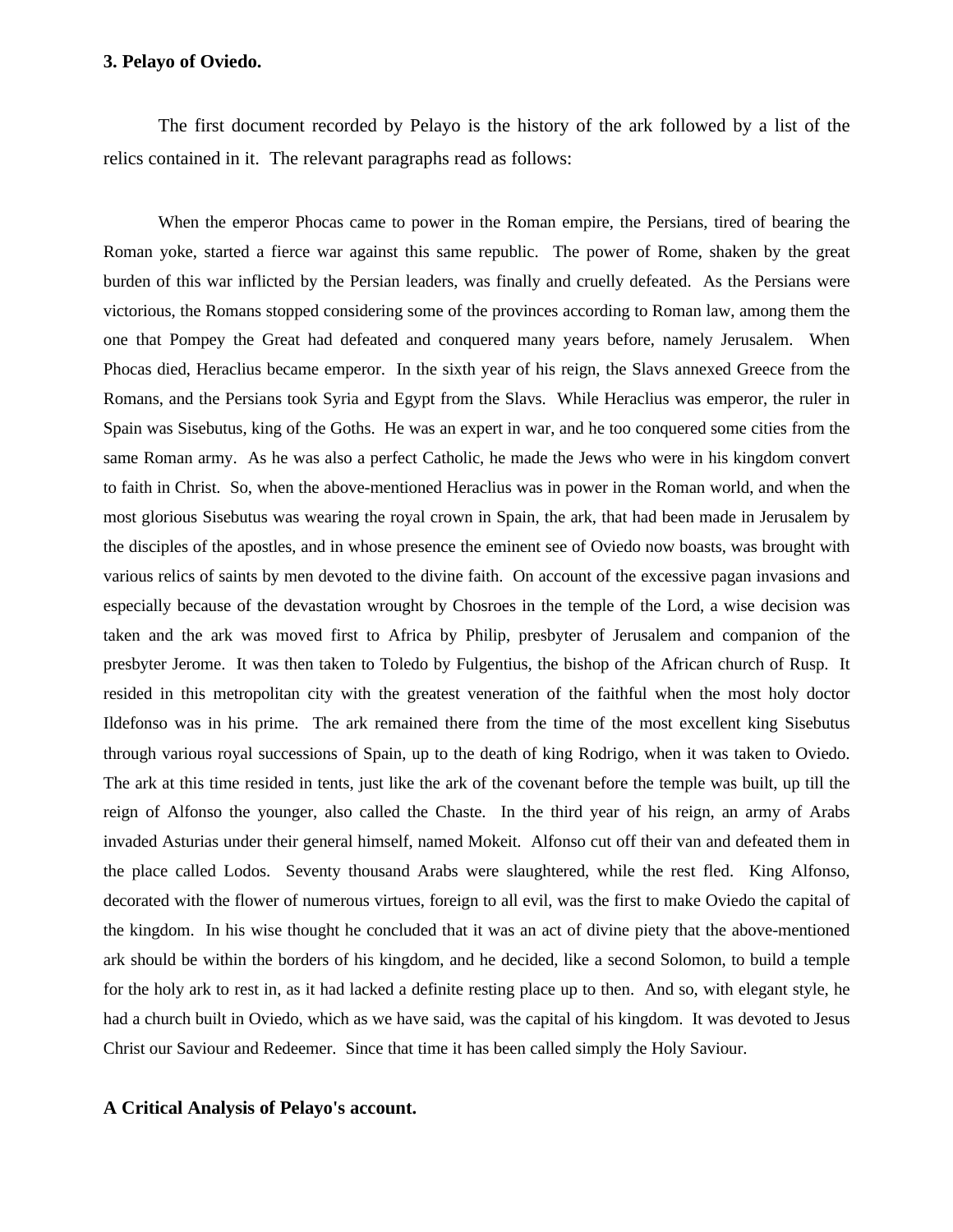It is clear that if the two cloths kept today in Turin and Oviedo are indeed the cloths from Christ's tomb, they were taken out of the tomb by his followers and kept. Two eastern traditions state that the sudarium was taken and kept at first by Peter - this is affirmed by the author of the Life of Saint Nino of Georgia and by Ishodad of Merv in his commentaries on the gospels.

Many church fathers speak of the two cloths, but for the most part they are just paraphrasing John's gospel. There is one text, however, that documents the presence of the sudarium in Jerusalem before the year 614, when according to Pelayo it was taken out of the city.

#### **Antoninus Martyr**

This anonymous text of about 570 speaks about a pilgrimage to the Holy Land, in the course of which a group of pilgrims saw a sudarium in a cave near Jerusalem. The text has been attributed to Antoninus, a martyr from Piacenza in northern Italy. However, Antoninus lived in the third or the fourth century, and the internal descriptions of Jerusalem and Palestine in the text as a whole suggest a date of around 570, so it is clear that Antoninus could not have written this description of the voyage, nor even been present. The most likely explanation of this is that a group of pilgrims from Piacenza went on a pilgrimage to the Holy Land at the end of the sixth century under the spiritual protection of Antoninus, the local saint. When they returned to Italy, one of them wrote an account of the trip, and over time it became associated with the saint himself.

 Chapter 12 of the story of the pilgrimage reads as follows: "There is a cave on the bank of the Jordan, where there are seven cells with seven girls, who are put there as little children. Whenever any of them dies, she is buried in the cell, and another cell is built and another girl is put there, so that there are always the same number. People from outside prepare their food. We entered this place with great fear to pray, but we saw nobody. The sudarium that covered Jesus´ head is said to be there".

## **The Persian Invasion**

 $\overline{a}$ 

Pelayo tells us that when the Persians rebelled against the Romans<sup>3</sup>, Phocas was emperor, and that he was defeated by Chosroes king of Persia. Phocas died and Heraclius became emperor.

 $3$  The Byzantines called themselves Romans and saw their empire as the natural continuation of the Roman empire.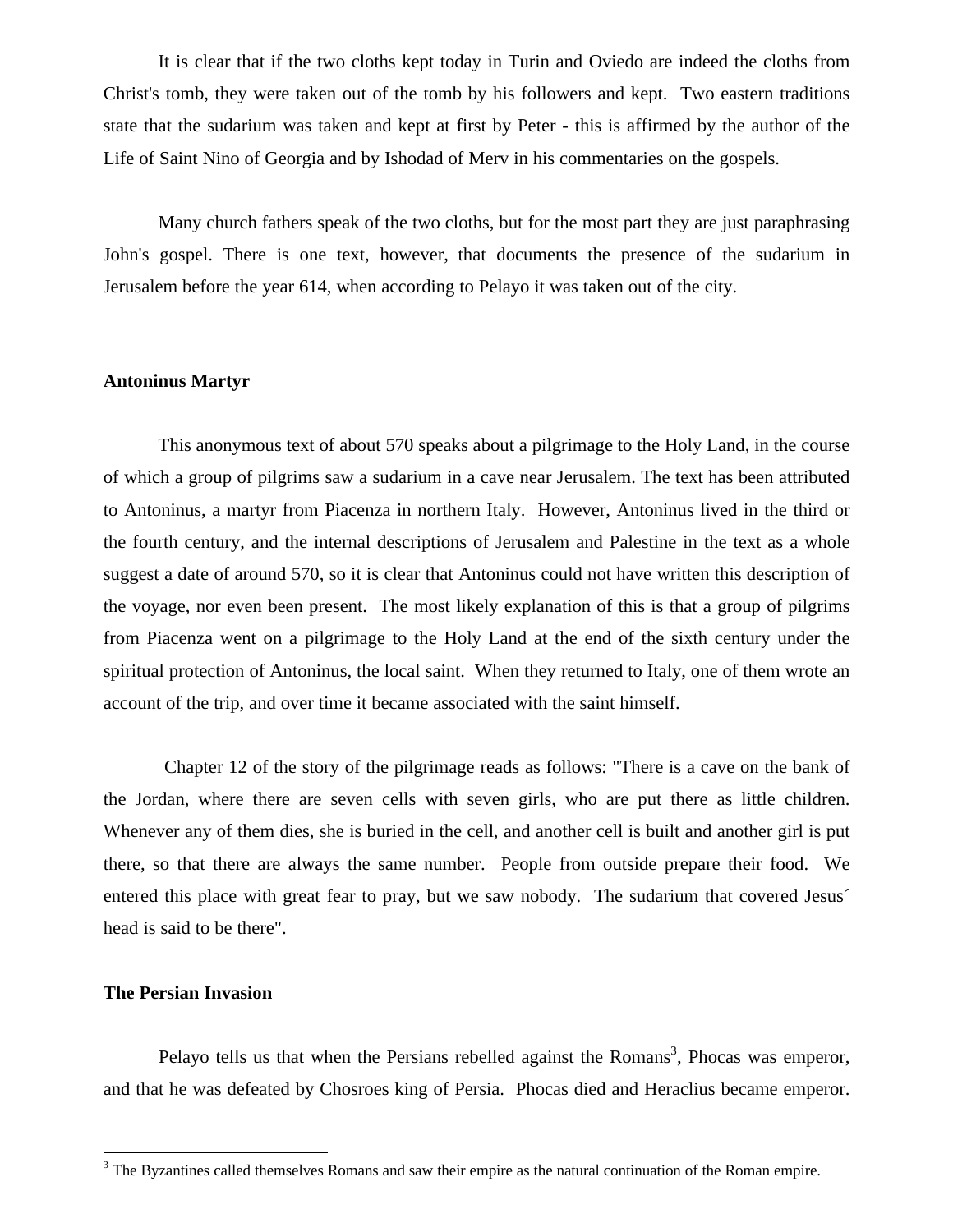Sisebutus was king in Spain. Due to the devastation wrought by Chosroes in the Lord's temple, the presbyter Philip took the ark to Africa.

Chosroes II was king of Persia from 590 to 628. He captured Jerusalem in 614, and the Persians took various relics, among them the fragments of the true cross. In 617 Chosroes invaded Egypt and conquered Alexandria. Pelayo's account coincides with known history in almost all aspects. If the sudarium was indeed in Jerusalem when Chosroes attacked the city, or up till the time when he was approaching, it certainly was a good idea to get it out of the city. The historian Theophanes states that the Persians killed all the important Christians, took Zacharias prisoner and took many people into exile along with the fragment of the true cross.<sup>4</sup> The detail about the fragment of the cross is important because it proves that were relics (genuine or false) in the city in this century and the Persians were aware of the value the Christians attached to them - maybe not the monetary value but rather the moral or negotiating value. The Christians who took the sudarium out of Jerusalem knew what would have happened if Chosroes had got his hands on the cloth.

We are told that the presbyter Philip took the ark out of Jerusalem. This man is also described as a companion of the presbyter Jerome. This is the first great chronological mistake in Pelayo's account. There was a presbyter called Philip, who wrote a commentary on the Book of Job. But he died in 455, or at the latest  $456^5$ , a long time before the Persian invasion of 614. Philip could not have been a companion (*collega* is the word Pelayo uses in Latin) of Jerome, as Jerome was born shortly after 340 and died in 420. Jerome was older than Philip, too much so for the two men to be described as "companions". He could well have been a disciple of Jerome, as Migne informs us. It is absolutely impossible that either of them had anything to do with Chosroes or the Persian invasion.

## **The Ark is taken to Spain.**

 $\overline{a}$ 

Pelayo then tells us that the ark was taken to Africa and from there to Toledo in Spain. This is the barest of summaries. Africa must mean the north of the continent, probably Alexandria in

<sup>&</sup>lt;sup>4</sup> Theophanes, *Chronographia 252*. Τουτω τω ετει παρελαβον την αγιαν πολιν πολεμω και πολλουφ απεκτειναν δια χειροφ των Ιουδαιων, ωφ φασι τινεφ, μυριαδεφ εννεα. Αυτοι γαρ ωνουμενοι τουφ Χριστιανουφ ημπορει εκαστοφ απεκτεινεν αυτουφ. Ζαχαριαν δε τον πατριαρχην Ιεροσολυμων, και τα τιμι α

και ζωοποια ξυλα λαβοντεφ συν αιχμαλωσια πολλη εν Περσιδι Απηγαγον.

<sup>5</sup> Migne, *Patrologia Latina*, LIII, p.1011: "Philippus presbyter, Hieronymi discipulus, claruit praecipue circa an. 440. Obiit Marciano et Avito regnantibus, id est anno 455 vel ad minimum proximi initio".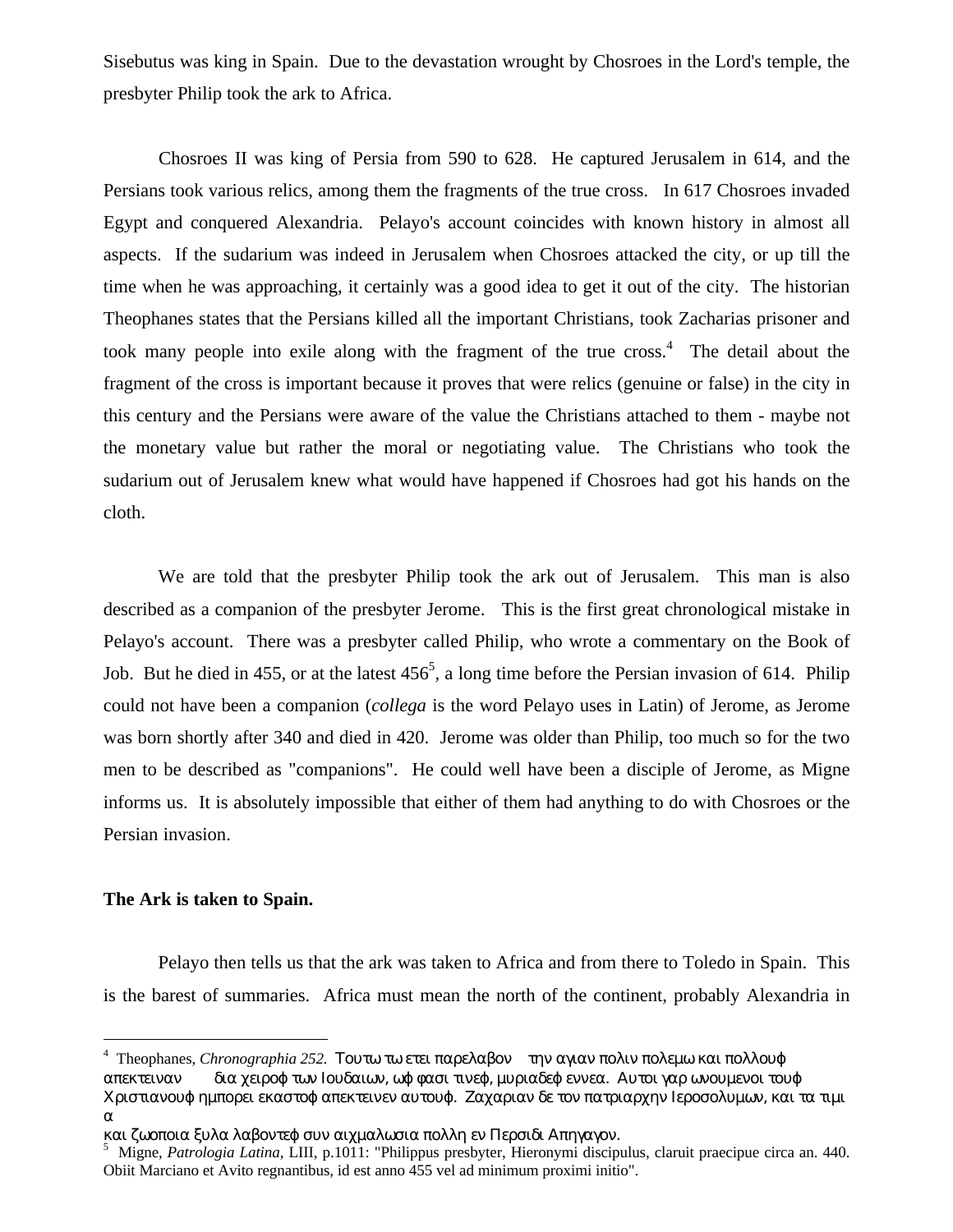Egypt. We are told the ark left Africa because of an invasion of pagans - this can only refer to the Persians, who did indeed invade Egypt and conquer Alexandria in 616. The ark must have entered Spain through a port, and travelled overland to Toledo, but Pelayo tells us nothing of this in the Book of Testaments. As will be seen from other sources, it seems unlikely that the ark was taken directly to Toledo. All the sources agree that the ark left Toledo when the Arabs invaded Spain the invasion took place in 711, but it has generally been held that the ark did not leave Toledo until 718. However, a study of the manuscripts suggests it was immediately after the invasion, especially as Tariq's first objective after defeating Rodrigo was the capital, Toledo.

All in all, this part of Pelayo's account is historically accurate. The order of events is correct - Phocas, Chosroes, Heraclius, invasion of Jerusalem. The only exception is the totally incorrect part about Philip and Jerome. This does not affect the main story however - most of Pelayo's chronological errors are due to the introduction of historical people out of place. The actual details of the story of the ark all fit in with known history.

Pelayo also made a compilation of other historical chronicles, adding his own work in the middle and changing things when they were not to his liking. There are various manuscripts containing all or part of this *corpus pelagianum*, the majority of which have never been published. Three of them (from the Biblioteca Nacional in Madrid) contain the history of the ark with some details not given in the Book of Testaments. In these manuscripts we are told that the ark left Jerusalem over the Mediterranean Sea, not overland, and that it entered the Iberian peninsula via the port of Cartagena. The curious thing about these manuscripts is that the sudarium does not appear in the list of relics, although it should also be pointed out that no two lists are the same in any document.

The relics are also mentioned in other documents in the Book of Testaments, which is a collection of donations and other texts from various dates. One of these dates from 1006, a hundred years before Pelayo's time, showing that the relics were already known in Oviedo at this time. This donation begins on folio 52r of the Book of Testaments of Oviedo.

## **3. The Manuscripts from North East France and Belgium.**

Oviedo was the most important "off route" stop on the Pilgrims' Road to Santiago - the relics were actually visited by most pilgrims. The pilgrimage to Santiago was very popular from the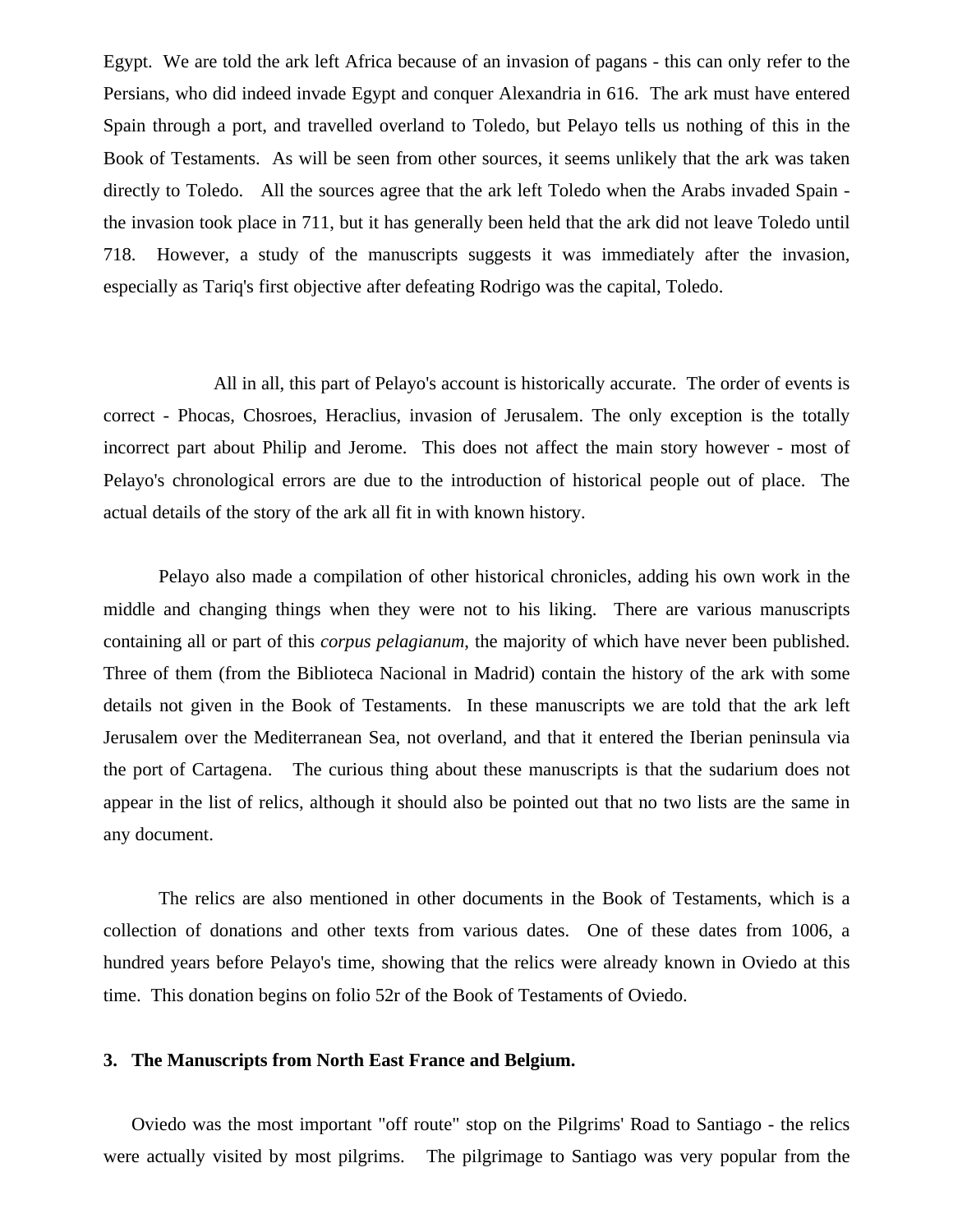start in Belgium and North East France, and there must have been a special interest in Oviedo as in this small area there are four manuscripts with versions of the history of the ark and its relics. Two of them are in the town of Valenciennes, which was actually on the pilgrims' route from Belgium. The first of these manuscripts, Valenciennes 99, is important because it is at least as old as Pelayo's account, if not older. The list of relics must be from 1075 or later, the date when the ark was opened in the presence of Alfonso VI and his knight El Cid, but the text clearly states that the list is an addition to the short history. The history is in fact nothing more than a list of cities through which the ark travelled, basically coinciding with Pelayo. The places named are Jerusalem, Africa, Cartagena, Toledo and Oviedo in Asturias. The sudarium is included in the list of relics.

Another version of the history is to be found in Valenciennes 30, and also in manuscripts B 804 in the nearby town of Cambrai and manuscript II 2544 of the Bibliothèque Royale of Brussels. This version is more a religious than a historical document a it is full of supernatural events and stories of miracles. The story begins with a pagan invasion of Jerusalem, without any indication of who these pagans were. The Christians heard about the invasion before it actually happened, so two holy men, called Julianus and Seranus, put all the relics they could in a chest and left it to float away in the sea. They then went to see what had happened to it, and eventually found it in Carthage. There is no difference in Latin between Carthage in Africa and Cartagena (New Carthage) in Spain. There can be no doubt here though as we are told that this city is the most important one in Africa.

When these same pagans invaded Africa, the ark was taken to Toledo with the bodies of Julianus and Seranus, who had stayed with the ark right up till their death. Here it would seem to be the Moslems who invaded Africa, as the writer says that Africa is still under their control. The text says the ark arrived in Toledo when Ildefonso was archbishop (657 to 667), digressing to tell the miraculous story of the appearance of Mary to Ildefonso and the imposition of the casulla, a kind of shawl. When the Arabs under Tariq invaded, the ark was taken to Asturias where it remained in the mountains for 45 years. All the manuscripts then have the long and detailed story of how a demon possessed girl was cured in the presence of the ark and its relics.

The dates in this version are not coherent. The invasion of Jerusalem could be the Persian one in 614, but the invasion of Africa would have to be the Moslem one if Africa was still in their hands in the twelfth century. Jerusalem fell to the Moslems in 637 but Carthage did not fall till 698, and as the same text says the ark was in Toledo bewteen 657 and 667, there is an obvious contradiction. All the other sources say the ark was in Africa but do not specify the city. Only these manuscripts mention Carthage. In a way this would be logical as Carthage was an obligatory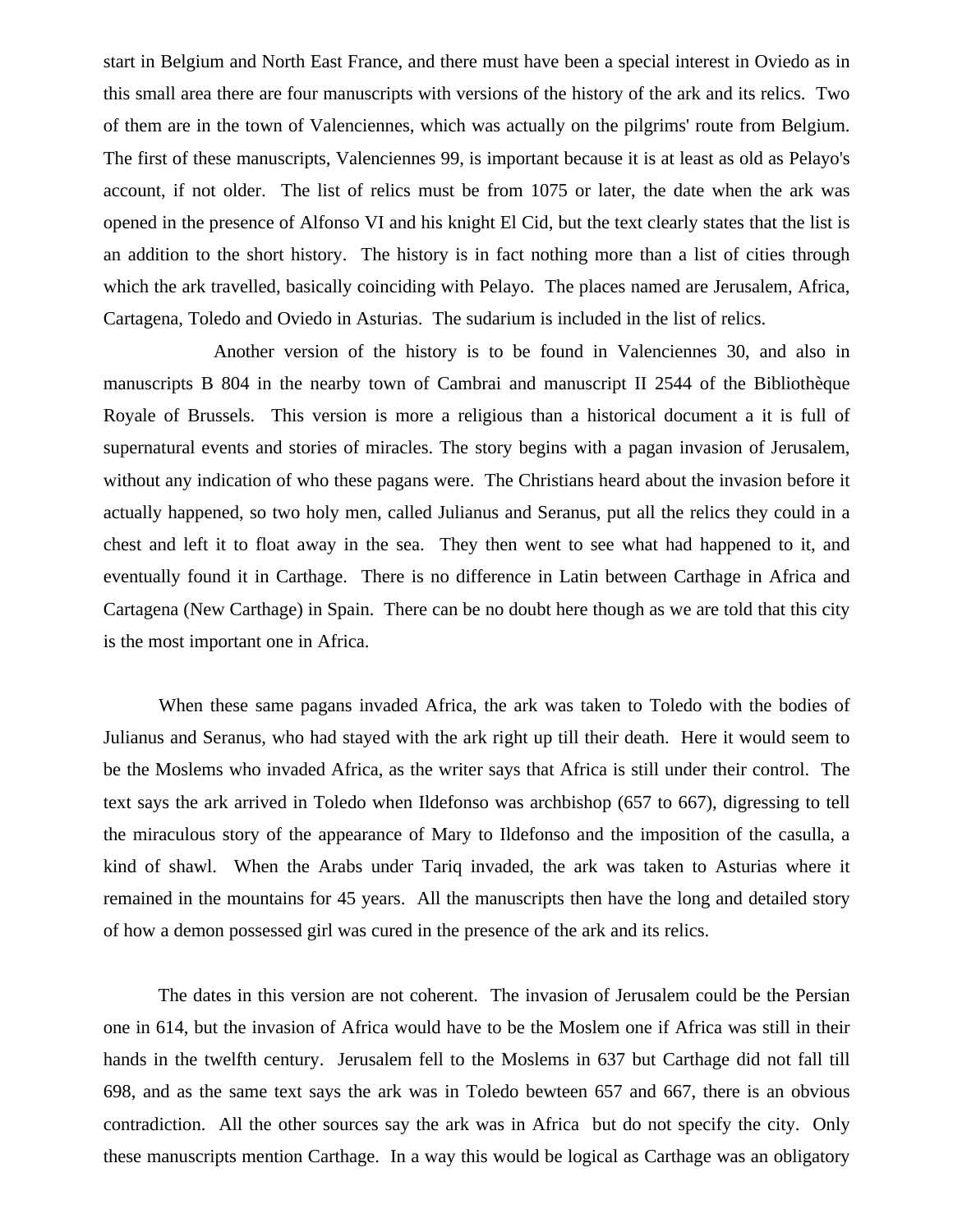port of call in Visigothic Spain's trade routes with Africa. This would mean there was relatively easy transport between the peninsula and the city, but the dates make the stay there impossible. On top of this, the emperor Heraclius made Carthage his operation base, so at that time the ark would have been perfectly safe in the city and would not have had to be evacuated.

One thing on which almost all the different sources agree is that the ark left Toledo in 711, when Rodrigo died at the hands of the invading Moslems. Then Valenciennes 30 and Cambrai B 804 both say that the ark spent 45 years in the Asturian mountains (more specifically on Monsacro, or the Holy Mountain, still called by this name today), which would bring us up to 756, when it was supposedly taken to Oviedo. However, the city of Oviedo was not founded until five years later, in 761, when the first church was built, and houses grew up around it.

The story in these manuscripts seems too based in religious fantasy to be classed as real history. They coincide with more trustworthy sources on some points, but diverge in the majority. Köhler, who edited the text in 1897, has only scathing comments to make about it. He dismisses it as so absurd as to suppose its readers had no idea of reality. He even questions whther the author intended anyone to actually believe what he had written.<sup>6</sup> It should be remembered, however, that these manuscripts are old as far as the histories of the ark go. Two are from the twelfth century, the same century as Pelayo.

## **4. The Chronicle of the Monk of Silos**

 $\overline{a}$ 

At the beginning of the twelfth century, probably in the year 1115, an anonymous monk from the Spanish monastery of  $\text{Silos}^7$  wrote a chronicle, which is known today as the Silos Chronicle<sup>8</sup>. The writer's main objective was to tell the life of Alfonso VI, although he includes a lot of previous history as the build up to Alfonso's reign. The monk was then a contemporary of Pelayo of Oviedo, but the completely different histories of the ark show that they certainly did not use the same sources. There is no list of relics either.

The Chronicle does not specify when the ark left Jerusalem - it just says it happened when the pagans were threatening. This could be a reference to the Persian invasion under Chosroes in

<sup>6</sup> *Revue de l'Orient Latin, 1897,* page 4, "Cependant ce récit dans son ensemble est tellement absurde, il supposerait chez celui qui l'a écrit une telle dose de confiance dans la crédulité publique, que l'on peut se demander si vraiment l'auteur avait la prétention de donner pour réels les épisodes ajoutés par lui á la légende traditionelle".

<sup>7</sup> This is the traditional identification of the Latin *domus Seminis* as given in the text. Other places have been suggested but none of them seem as sure as Silos.

<sup>&</sup>lt;sup>8</sup> The Latin text of chapter 28, where the history of the ark is told, can be found in Appendix IV.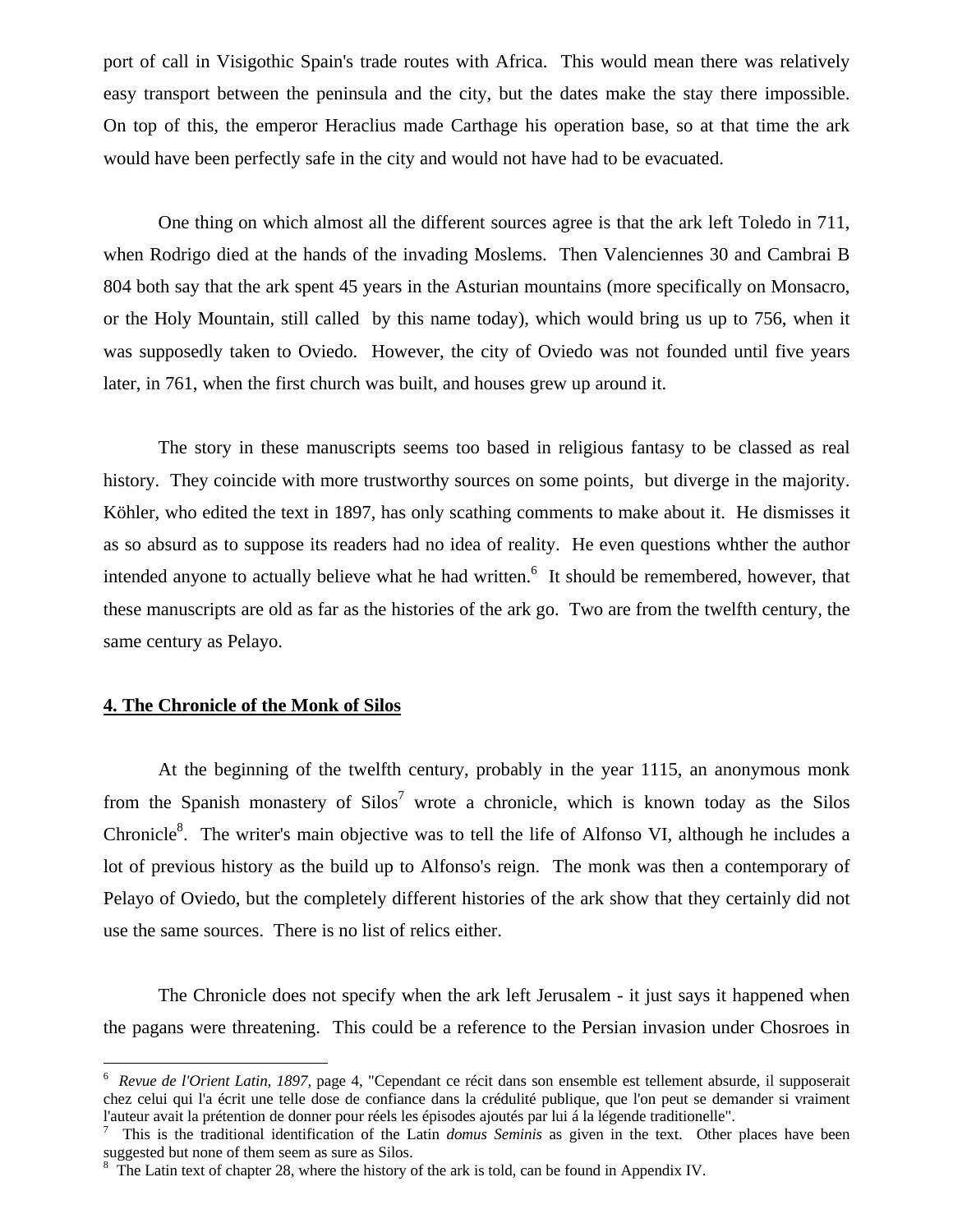614, but it is not necessarily so. The Chronicle also says that the ark went directly from Jerusalem by sea to Seville (*Hispalis*) in the south of Spain. This is totally different from Pelayo's version, and from the version in Codex Valenciennes too. There is no mention of Africa or Cartagena. This is the first time Seville is mentioned in relation to the ark, although it is possible Pelayo suggests such a stay without actually mentioning the name of the city. At least the tradition linking the relics with Seville is as old as any other. The anonymous monk says the ark was in this city for some time (*aliquot temporum spatia*) before leaving for Toledo. According to this history it was in Toledo for a hundred years (*deinde per C annos Toleti permansit*). The chronology is not easy at this point. We are told that the ark left Toledo because of the Arabic invasion of Spain, which was in 711. Even if it did not leave immediately, it must have done so very soon after as the Moorish advance was very fast and almost unopposed. This would mean that the ark had been in Toledo since 611, three years before the Persian invasion of Jerusalem. This totally contradicts Pelayo and all the other sources, which are unanimous in affirming that the ark left Jerusalem in 614.

# **4. Lucas of Tuy.**

Lucas of Tuy was born in León some time during the middle of the twelfth century. He was priest at the church of Saint Isidoro in León, and as a member of this community he was obliged to defend the cause of Seville (Isidoro had been bishop of Seville). Lucas himself says that he visited Jerusalem, Greece, Constantinople, Tarsus, Armenia and France. On his travels he saw the supposed four nails of the crucifixion, one in France, another in Nazareth, the third in Tarsus, and the fourth in Constantinople. In 1233 or 1234 he spent Easter in Rome, and in 1239 he was named bishop of Tuy, from where he took his name.

His works include *De Miraculis Sancti Isidori* and *De altera vita fideique controversiis adversus Albigensium errores libri III*, but his masterpiece is the *Chronicon Mundi*. The date of the composition of this work cannot be placed definitely, but it must be after 1236, as this year is when the history ends, with the taking of Cordoba by Fernando III. According to B.F. Reilly<sup>9</sup>, the *Chronicon* was finished before Lucas was named bishop of Tuy in 1239.

The *Chronicon Mundi* is meant to be a Spanish reply to the great universal histories that were so popular at the time in Europe. Lucas' aim was to bring Isidoro's historical work up to the present.

 9 *Sources of the Fourth Book of Lucas of Tuy's Chronicon Mundi,* in *Classical Folia* XXX.2, 1976.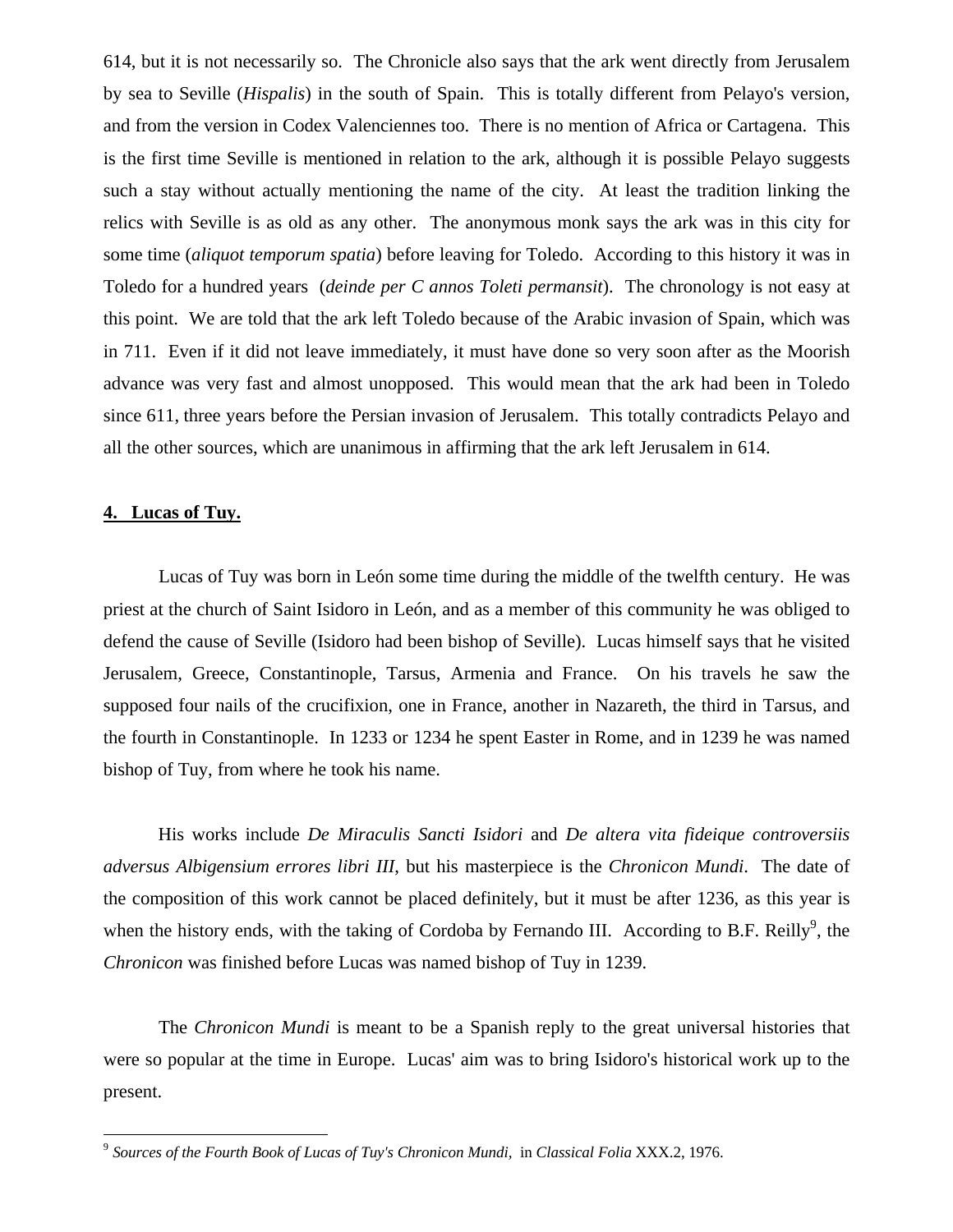It is strange that such an important work has only been published once, in Volume IV of *Hispania Illustrata*, an enormous effort with more than 4,000 pages, printed in 1608 and edited by Andreas Schott. The age of this work makes the *Chronicon* very difficult to even see.

The part of Lucas' text about the ark and the relics can be found on page 74 of Schott's edition. It gives the following information. "When the terror of the Gentiles was pressing, in the time of Mohammad, the false prophet, the ark was taken by boat from Jerusalem to Seville. Then it stayed in Toledo for 95 years, and when Toledo was attacked by the Moors, Pelayo took the ark of God and took it to Asturias through hidden places. As has already been said, King Alfonso put it in the church at Oviedo with much honour and the relics of many other saints".

The similarity to the Silos Chronicle is immediately visible, although Lucas has improved some of the less acceptable elements. He omits the ridiculous detail of the trip from Toledo to Asturias by sea, but does not mention any stay in Africa or entry in Spain via Cartagena. What might seem to be a reference to the Moslem conquest of Jerusalem instead of the Persian one turns out not to be so on closer inspection. Lucas says the ark left Jerusalem in the times of Mohammad, but this does not mean the Arab conquest of Jerusalem, as Mohammad lived from 570 to 632, and Jerusalem fell in 638. In fact, the date of the Persian invasion is what is meant, as 614 was definitely within what would be called the times of Mohammad. Lucas does not say it was the followers of Islam who were responsible for the ark's flight from Jerusalem, but just "pagans".

We have already seen that the Silos Chronicle's chronology is impossible, as a stay in Toledo of 100 years implies that the ark entered this city in 611, three years before the Persian invasion of Jerusalem. Lucas, like the majority of sources, agrees that the ark left Toledo in 711, due to the imminent approach of the victorious troops of Tariq. He seems to realise that a stay of 100 years in Toledo does not fit in with what he himself has written (the ark leaves Jerusalem in 614 and leaves Toledo in 711), so he changed the text of the Silos Chronicle. However, the slight change to 95 years does not solve the situation. If the ark left Toledo in 711, then a stay of 95 years means it went there in 616, which hardly gives time for coming to Spain, spending some years in Seville and going to Toledo. It looks like a useless change on Lucas' part, as it does not really improve the Silos Chronicle's defective chronology. Consequently, Lucas of Tuy has never been considered a trustworthy source for the history of the ark and its relics.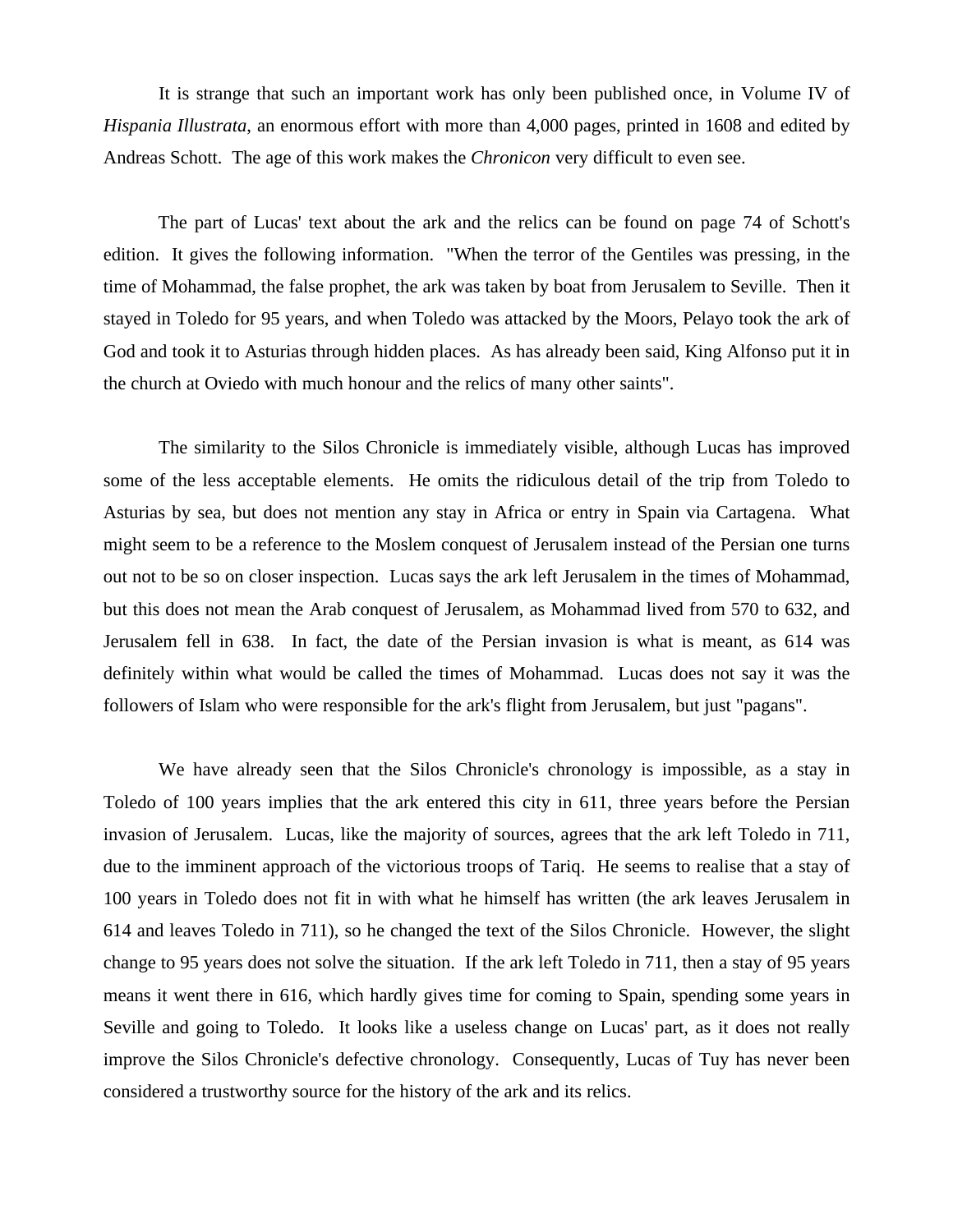The detailed study of the manuscripts of the *Chronicon Mundi,* however, reveal a different picture. Folio 58r of the thirteenth century manuscript at Salamanca (2248) and the relevant unnumbered folio of Seville 58-4-43 both clearly read 75 years, not 95, as does Madrid Biblioteca Nacional 10442. Seville 58-1-2 has 25, but this is a clear mistake for 75, as in Latin it involves nothing more than the omission of one letter - XXV for LXXV. The reading of 95 years has led most investigators of the sudarium's history, myself included in my first book on the topic, to think of Lucas as something of a lesser authority on the matter. This situation should now change, thanks to establishing the true reading of the manuscripts.

If the ark was really in Toledo for 75 years, and it left this city in 711, then this gives us 636 for the move. 636 was the year when Isidoro, the great bishop of Seville, died, and Toledo displaced Seville as the ecclesiastical centre of Spain. In the same year, Justus, bishop of Toledo, died, and was succeeded by Eugenius, who died ten years later, in 646. When Eugenius died, he was succeeded by another Eugenius, known for his poetry. The year 636 was the perfect time for the ark and its relics to be taken from Seville to Toledo. Lucas of Tuy can be accepted as a valuable witness for the history of the ark of Oviedo.

It also seems unlikely that Ildefonso took the ark from Seville to Toledo in 657, as even his stay in Seville has recently come under some doubt. The only source to say he studied there is the Life by Cixila, which is not the most trustworthy witness. Even if it were true, Isidoro died in 636, so Ildefonso would not have been in Seville as his disciple in 657. 636 seems much more likely for the transfer from Seville to Toledo.

#### **Recontruction of the Ark's History.**

The following reconstruction is based on historical sources and fits in with what is known from other sources that have nothing to do with the ark or its relics. It is not therefore tradition, it is history and should be accepted as such by any serious investigator, whatever his religious beliefs may be. On the other hand, this history cannot be used to justify any belief, Catholic, protestant or whatever. Even though the history of the sudarium is inextricably linked up with Jesus and consequently with religious belief, the history per se of the relic has nothing to do with anything except history. The documents in question proceed from various countries at different times, and they coincide in the most important details. What follows can, therefore, be considered as genuine history.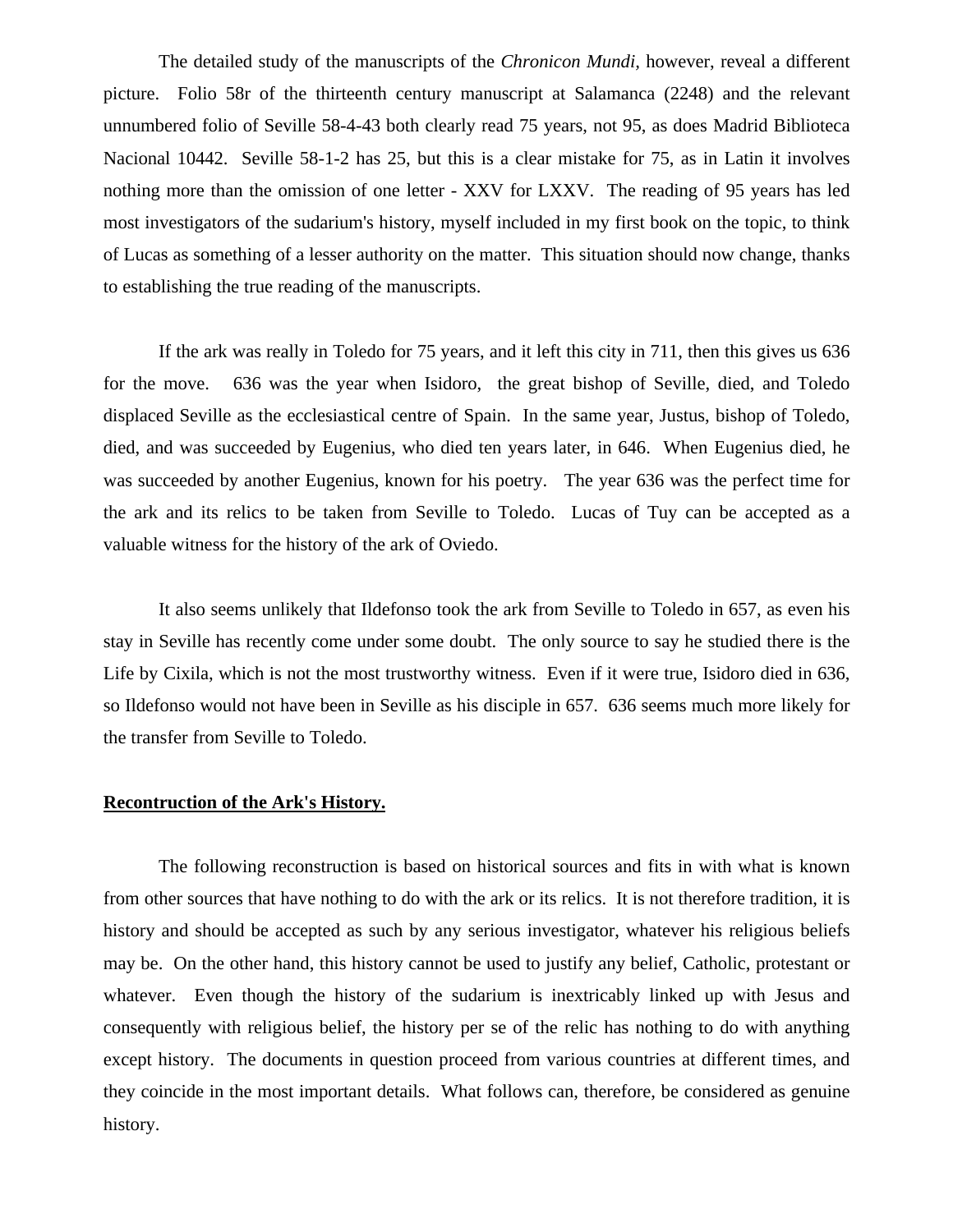The medical and forensic studies carried out on the cloth have shown how the sudarium was used on a body that had been crucified. The coincidences with the Shroud of Turin are highly significant, especially the blood group and the stains of blood shed in life and that shed after death, which are perfectly compatible bewteen the two cloths. This suggests very strongly that the body in question was that of Jesus of Nazareth.

The gospel of John, which apart from being a document of faith is also one of history, tells us that the sudarium was found in the bodyless tomb, not with the other cloths but apart from them. Both the Life of Saint Nino of Georgia and the comments of Ishodad of Merv tell us that it was the apostle Peter who took charge of the sudarium, whereas the details about what happened to the Shroud are more confused. The sudarium stayed in the city of Jerusalem after Peter had gone elsewhere, and the cave where it was kept at the end of the sixth century was visited by a group of pilgrims from Piacenza in Italy around the year 570. They did not actually see the cloth, but they were told it was there, possibly alreday inside the ark, as this had been built at some time in the first century.

The sudarium was in Jerusalem for six centuries, but when the king of the Persians, Chosroes II, invaded and conquered the city in 614, some Christains fled with the ark and some relics. This flight is attested in Pelayo (both in the Book of Testaments and in the *corpus pelagianum*), Lucas of Tuy, Valenciennes 99, and the group formed by Valenciennes 30, Cambrai B 804, and Brussels II 2544 (old Cheltenham 299). The flight was justifiable, as amongst other things Chosroes was searching for relics, in full knowledge of the importance they had for the Christians.

The ark left Jerusalem by sea, with a possible stop in a city on the north coast of Africa. The city is only named in the group formed by Valenciennes 30, Cambrai B 804, and Brussels II 2544 (old Cheltenham 299) - and the name given is Carthage. This is not possible as the Persians conquered whichever city it was where the ark stopped, and Carthage was not conquered by the Persians. If there was a stop in an African city, it was most probably Alexandria, which was in fact conquered by Chosroes in 616, two years after the invasion of Jerusalem.

Did the ark enter Spain via Cartagena or was it taken directly to Seville? Cartagena seems a logical point to enter, as it was a very important city at the time, and this would explain the confusion of Valenciennes 30, Cambrai B 804, and Brussels II 2544, which mention Carthage. Both Carthage and Cartagena have the same name in Latin, as Cartagena was in fact New